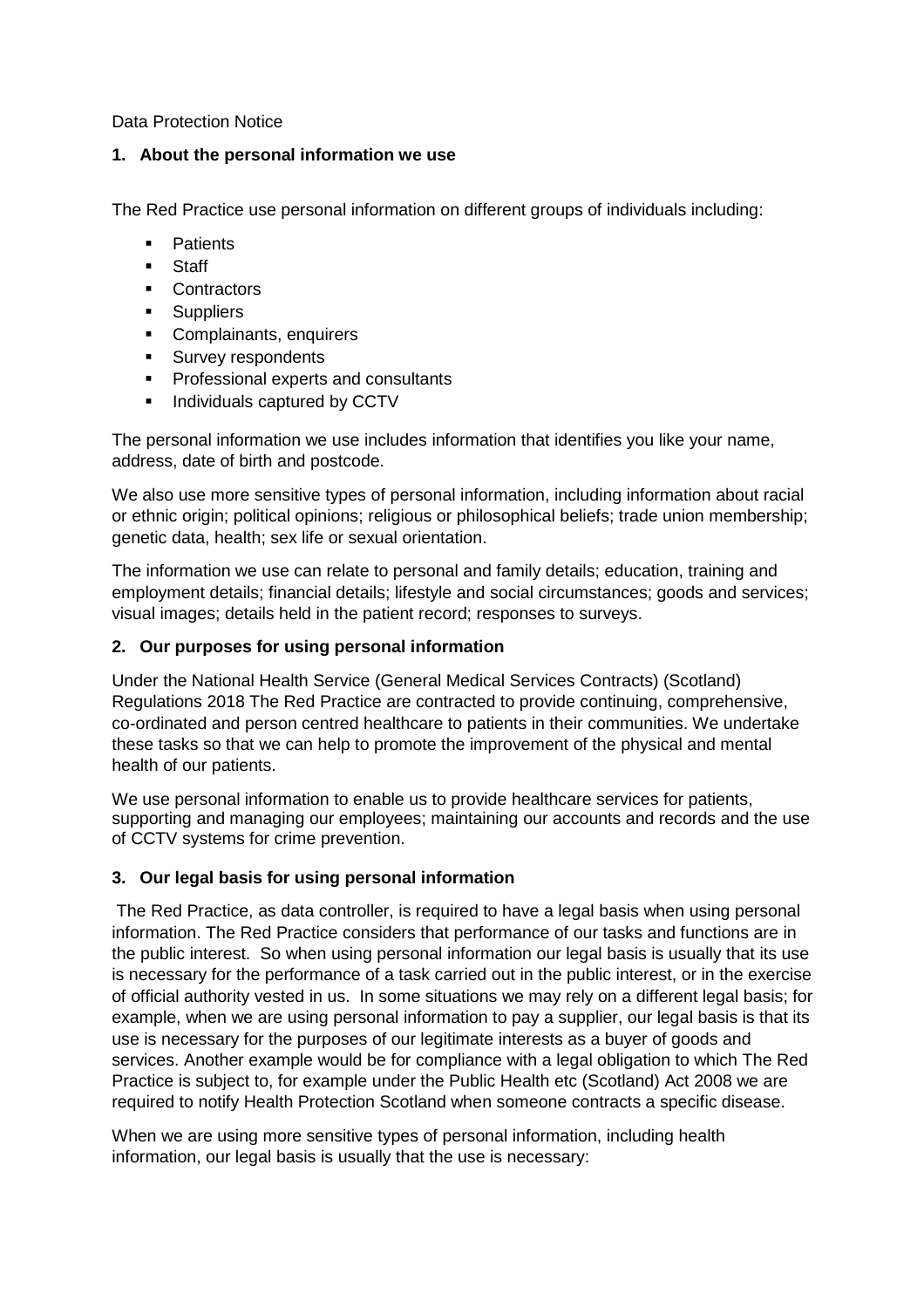- for the provision of health or social care or treatment or the management of health or social care systems and services; or
- for reasons of public interest in the area of public health; or
- for reasons of substantial public interest for aims that are proportionate and respect people's rights, for example research; or
- in order to protect the vital interests of an individual; or
- for the establishment, exercise or defence of legal claims or in the case of a court order.

On rare occasions we may rely on your explicit consent as our legal basis for using your personal information. When we do this we will explain what it means, and the rights that are available, to you. You should be aware that we will continue to ask for your consent for other things like taking part in a drug trial.

# **4. Who provides the personal information**

When you do not provide information directly to us, we receive it from other individuals and organisations involved in the delivery of health and care services in Scotland. These include NHS Boards including hospitals and primary care contractors such as GPs, dentists, pharmacists and opticians; other public bodies e.g. Local Authorities and suppliers of goods and services.

## **5. Sharing personal information with others**

Depending on the situation, where necessary we will share appropriate, relevant and proportionate personal information in compliance with the law, with the following:

- Our patients and their chosen representatives or carers
- **Staff**
- **Current, past and potential employers**
- **Healthcare social and welfare organisations**
- Suppliers, service providers, legal representatives
- Auditors and audit bodies
- **Educators and examining bodies**
- Research organisations
- Financial organisations
- **Professional bodies**
- **Police forces, Fire Services, Armed Forces**
- **Central Government**
- **Insurance Companies**

## **6. Transferring personal information abroad**

It is sometimes necessary to transfer personal health information overseas for example if you require urgent medical treatment abroad. When this is needed information may be transferred to countries or territories around the world. Any transfers made will be in full compliance with NHS Scotland Information Security Policy.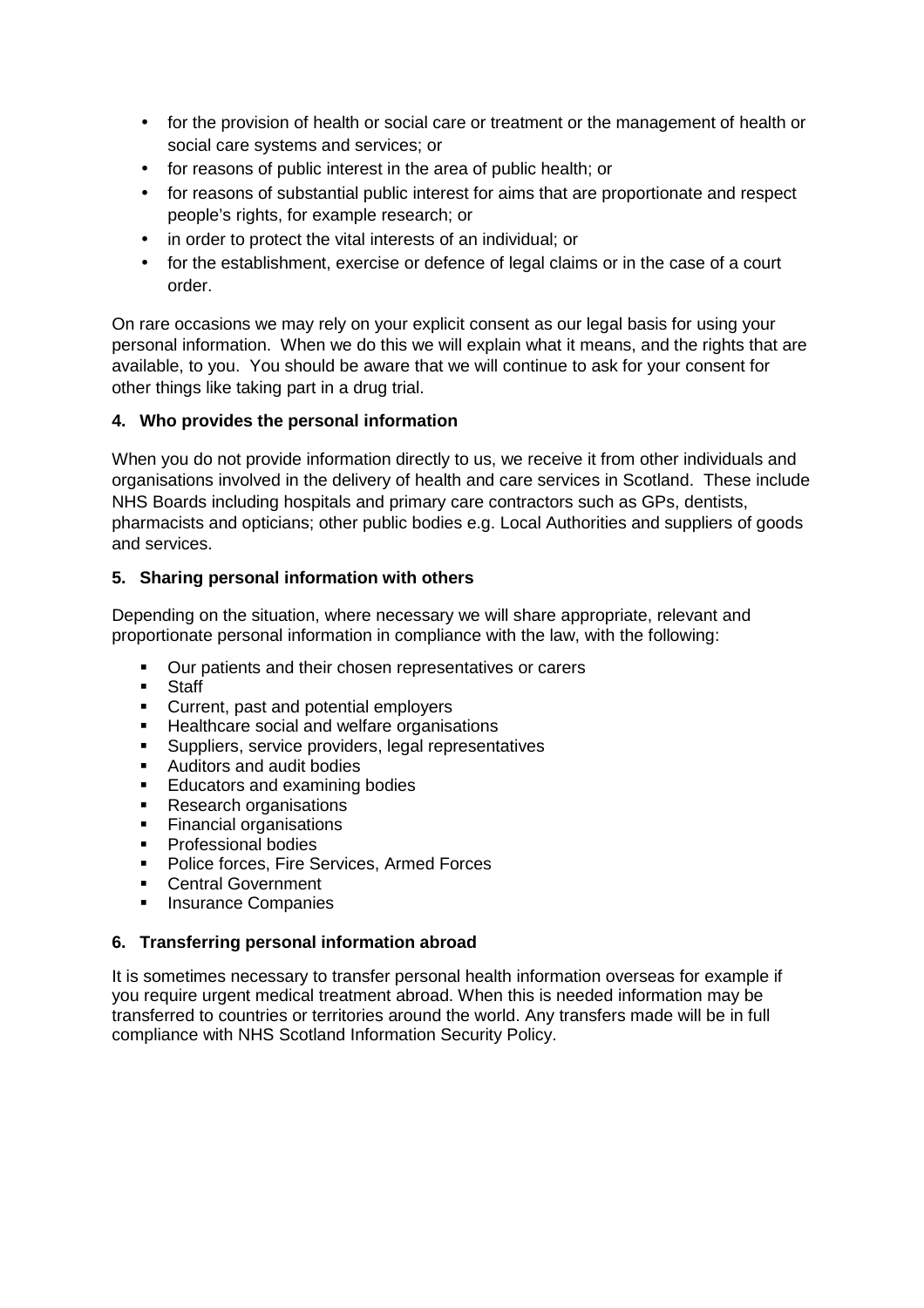# **7. Retention periods of the information we hold**

Within The Red Practice we keep personal information as set out in the Scottish Government Records Management Health and Social Care Code of Practice (Scotland) 2020. The NHS Code of Practice sets out minimum retention periods for information, including personal information, held in different types of records including personal health records and administrative records.

#### **8. How we protect personal information**

We take care to ensure your personal information is only accessible to authorised people. Our staff have a legal and contractual duty to keep personal health information secure, and confidential. The following security measures are in place to protect personal information:

- All staff undertake mandatory training in Data Protection and IT Security
- Compliance with NHS Scotland Information Security Policy
- Organisational policy and procedures on the safe handling of personal information
- Access controls and audits of electronic systems

## **9. Your rights**

This section contains a description of your data protection rights within The Red Practice

## **The right to be informed**

The Red Practice must explain how we use your personal information. We use a number of ways to communicate how personal information is used, including:

- This Data Protection Notice
- Information leaflets
- Discussions with staff providing your care

## **The right of access**

You have the right to access your own personal information.

This right includes making you aware of what information we hold along with the opportunity to satisfy you that we are using your information fairly and legally.

You have the right to obtain:

- Confirmation that your personal information is being held or used by us
- Access to your personal information
- Additional information about how we use your personal information

Although we must provide this information free of charge, if your request is considered unfounded or excessive, or if you request the same information more than once, we may charge a reasonable fee.

If you would like to access your personal information, you can do this by contacting: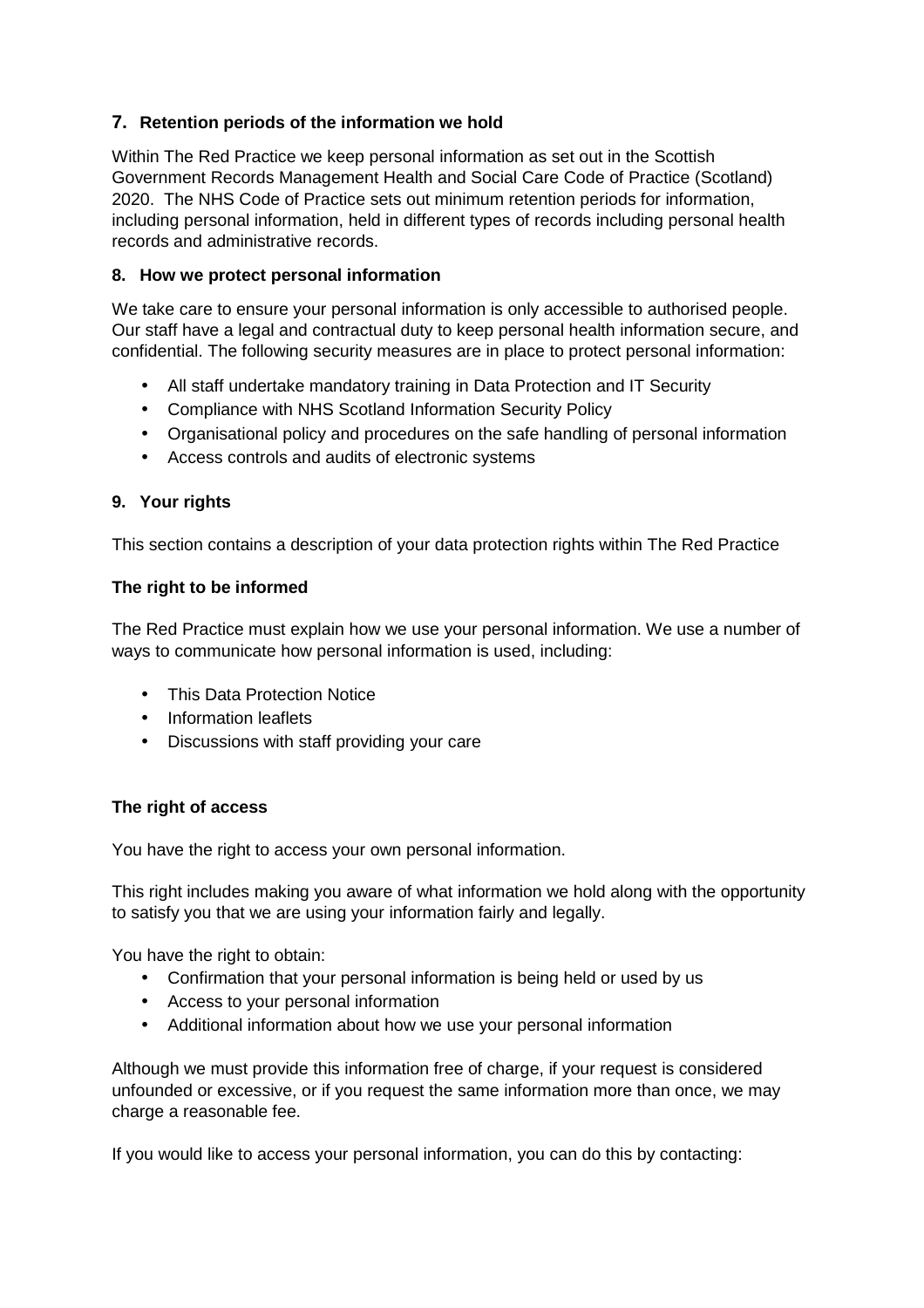The Practice Manager by letter to The Red Practice, Whitefriars Surgery, Whitefriars Street, Perth PH1 2AP or by Email to whitefriarsred.tayside@nhs.scot or by telephone calling 01738 625842

Once we have details of your request and you have provided us with enough information for us to locate your personal information, we will respond to your request without delay, within one month (30 days). However If your request is complex we may take longer, by up to two months, to respond. If this is the case we will tell you and explain the reason for the delay.

#### **The right to rectification**

If the personal information we hold about you is inaccurate or incomplete you have the right to have this corrected.

If it is agreed that your personal information is inaccurate or incomplete we will aim to amend your records accordingly, normally within one month, or within two months where the request is complex. However, we will contact you as quickly as possible to explain this further if the need to extend our timescales applies to your request. Unless there is a risk to patient safety, we can restrict access to your records to ensure that the inaccurate or incomplete information is not used until amended.

If for any reason we have shared your information with anyone else, perhaps during a referral to another service for example, we will notify them of the changes required so that we can ensure their records are accurate.

If on consideration of your request The Red Practice does not consider the personal information to be inaccurate then we will add a comment to your record stating your concerns about the information. If this is case we will contact you within one month to explain our reasons for this.

If you are unhappy about how we have responded to your request for rectification we will provide you with information on how you can complain to the Information Commissioner's Office, or how to take legal action.

#### **The right to object**

When The Red Practice is processing your personal information for the purpose of the performance of a task carried out in the public interest or in the exercise of official authority you have the right to object to the processing and also seek that further processing of your personal information is restricted. Provided we can demonstrate compelling legitimate grounds for processing your personal information, for instance; patient safety or for evidence to support legal claims, your right will not be upheld.

#### **Other rights**

There are other rights under current Data Protection Law however these rights only apply in certain circumstances. If you wish further information on these rights click here